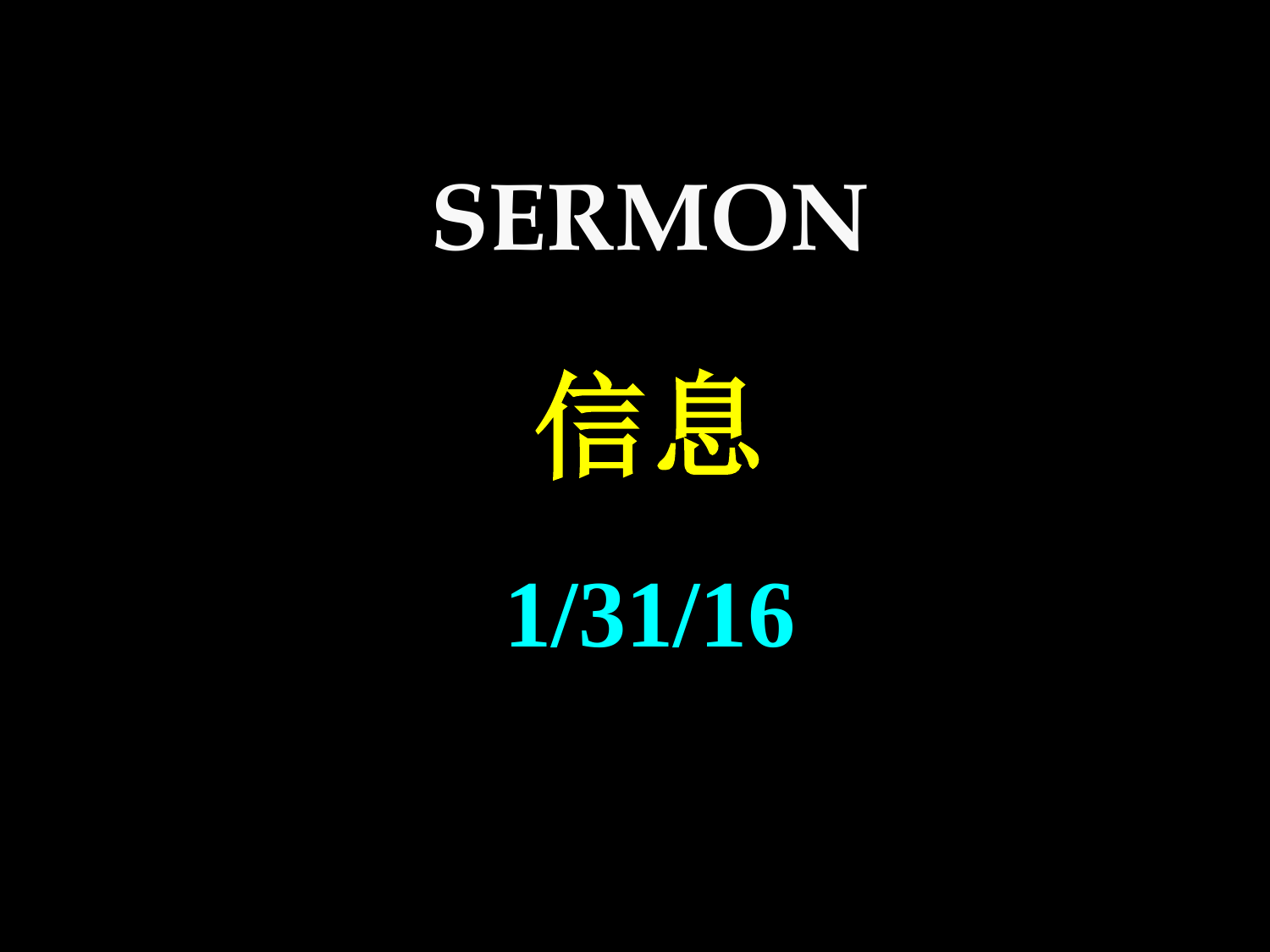## **"**請回復 **(II):** 以假乱真**" (Proverbs** 箴言 **9:1-18)**

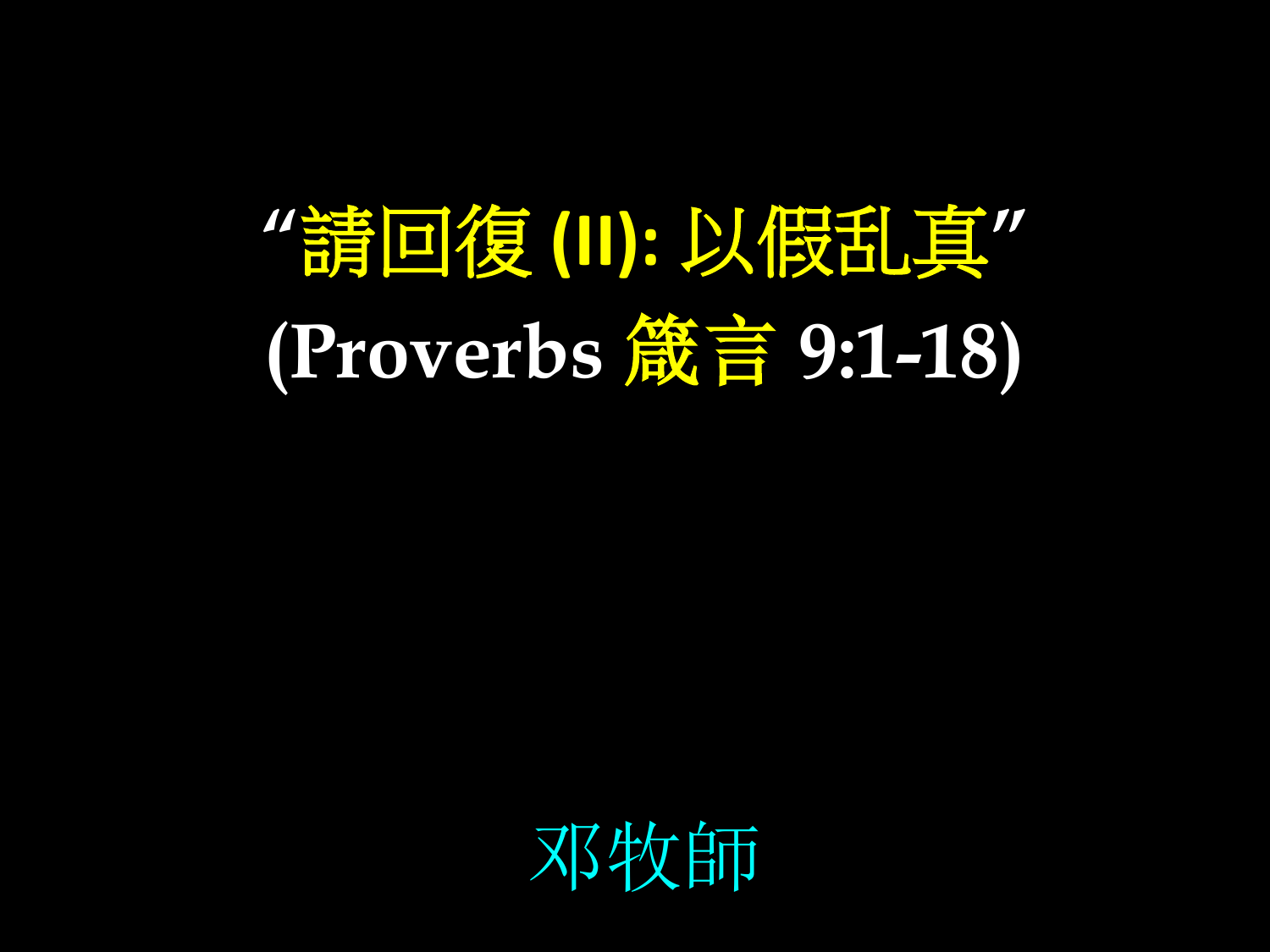## 两瓶安眠药**:** 脱离痛苦人生**!** •有**"**真**"**才有假**:** 药**,** 烟**,** 酒**,** 钞**,…** •有**"**真**"**才有假**:**福音**,**先知**,**教师**,**牧师**,**基督**,**神**!** • **"**满天神佛**,**神不存在**!?"** •以假乱真**:** 三园假钞**?**假美人鱼**?**  • **"**满天神佛**,** 信啥都可**!?"** 用心寻求!• **"**回**/**基同神 **?!" --** 回教徒同意吗**?** 上当后果**:** 轻重之分**;** 智慧增长**:** 分辨真假**! "**两封请帖**" (**箴 **9)** 智慧妇人 **(vv. 1-6) &** 愚昧妇人 **(vv. 13-17)** 你的回复 **RSVP?:** 相似与不同 真神存在!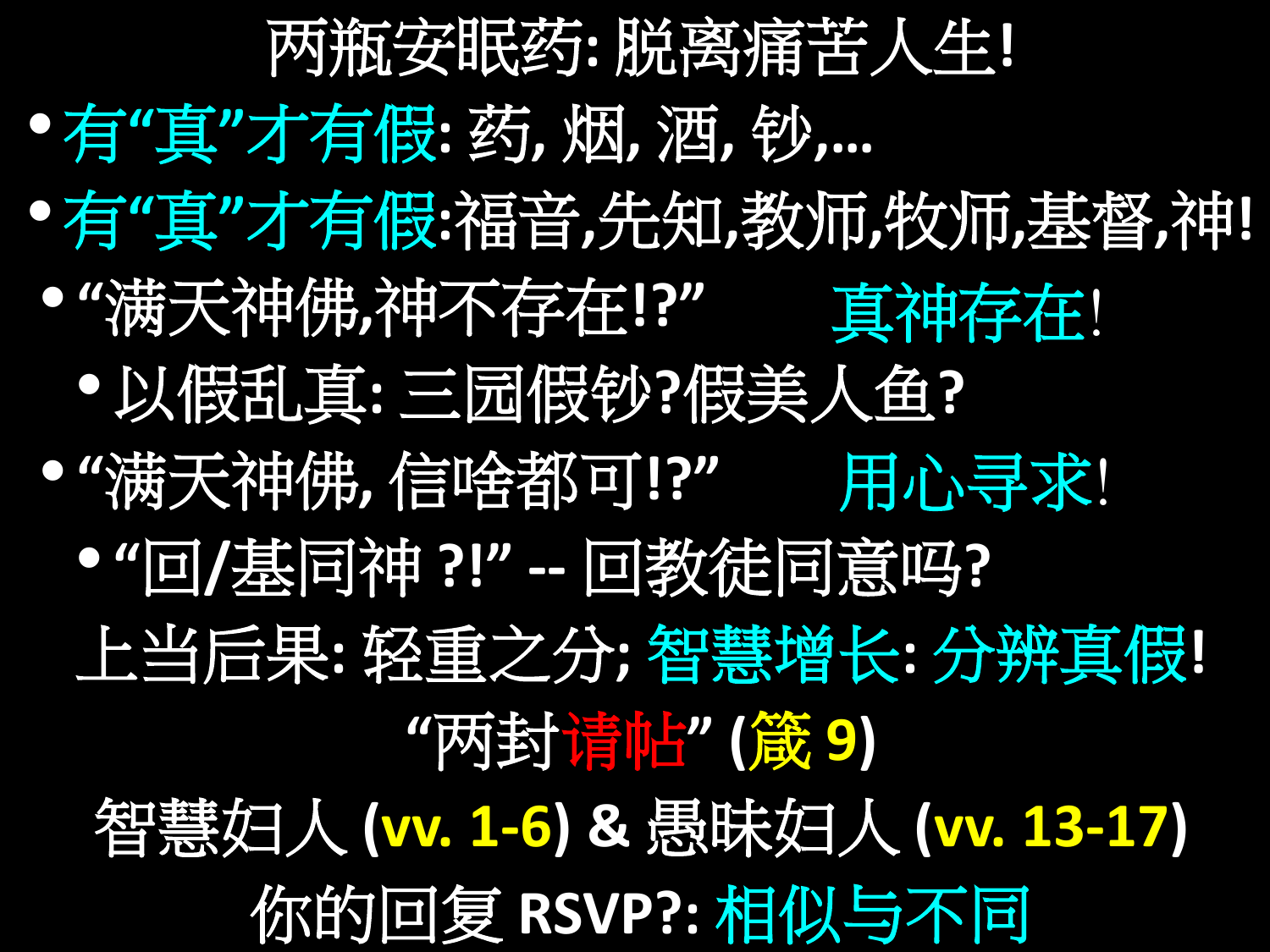**"**两封请帖**" (**箴 **9)** 智慧妇人 **(vv. 1-6) &** 愚昧妇人 **(vv. 13-17)** <u>v.3</u> 打发使女出去,自己在城中至高处呼叫 **v.14**她坐在**..**家门口**,..**城中高处的座位**..,**呼叫 相似点 **(1): "**高处**" --** 居高临下**?!** 近东文化**: "**高处**" --** 圣殿**,** 庙宇之处 •智慧妇人 **(1-6):** 智慧 **&** 神本身 **(**请帖**)** •愚昧妇人 **(13-17):** 傻事 **&** 假神**/**偶象 **(**请帖**)** •巴力**,**亚斯他录**,**埃及**,**亚述**,**巴比伦**,**迦南众神 •希腊**,**罗马众神 **(**第一世纪**)** • **21**世纪偶象**(**心**):Made in**中美台**/**权力**,**钱财**,…**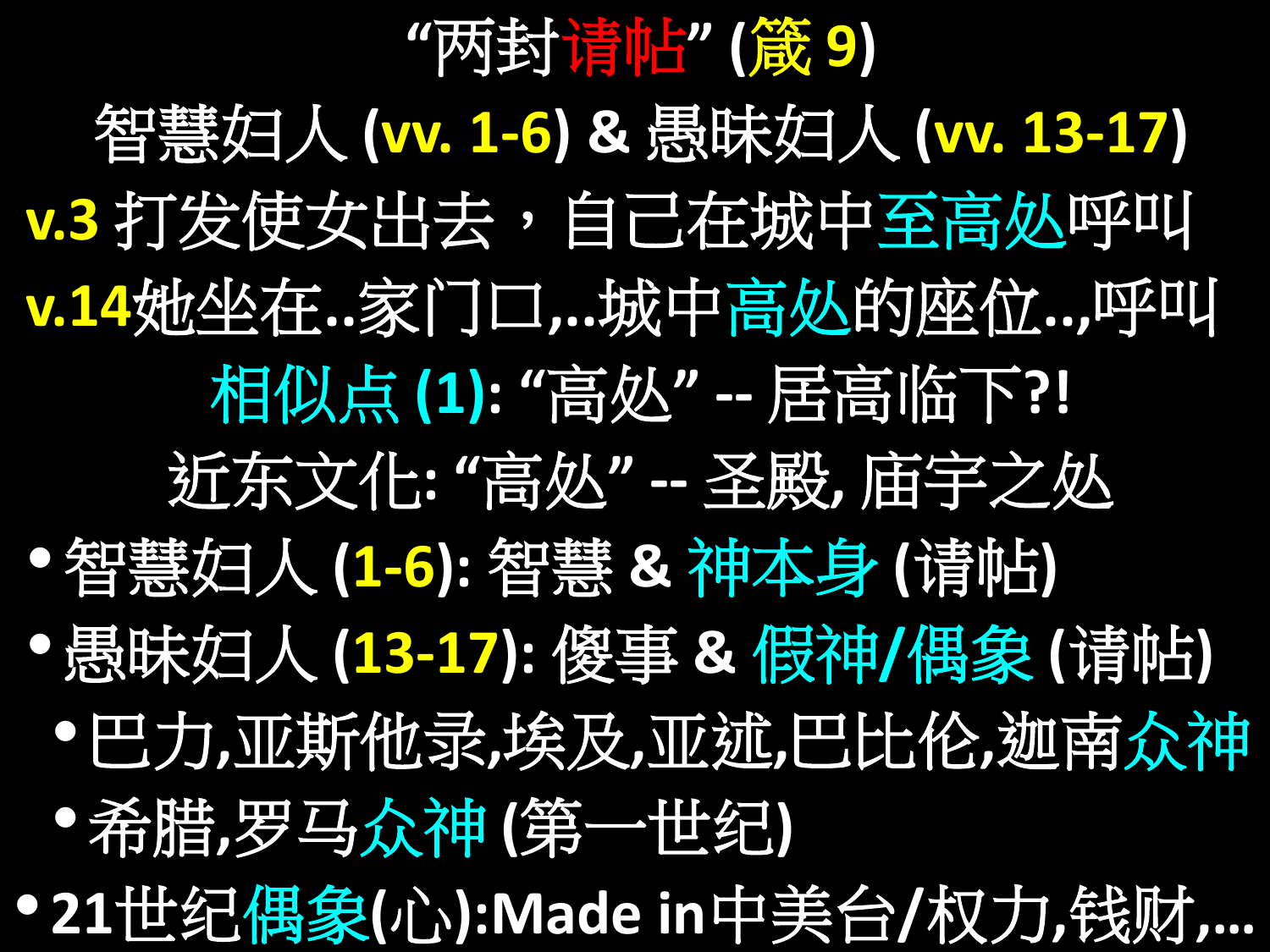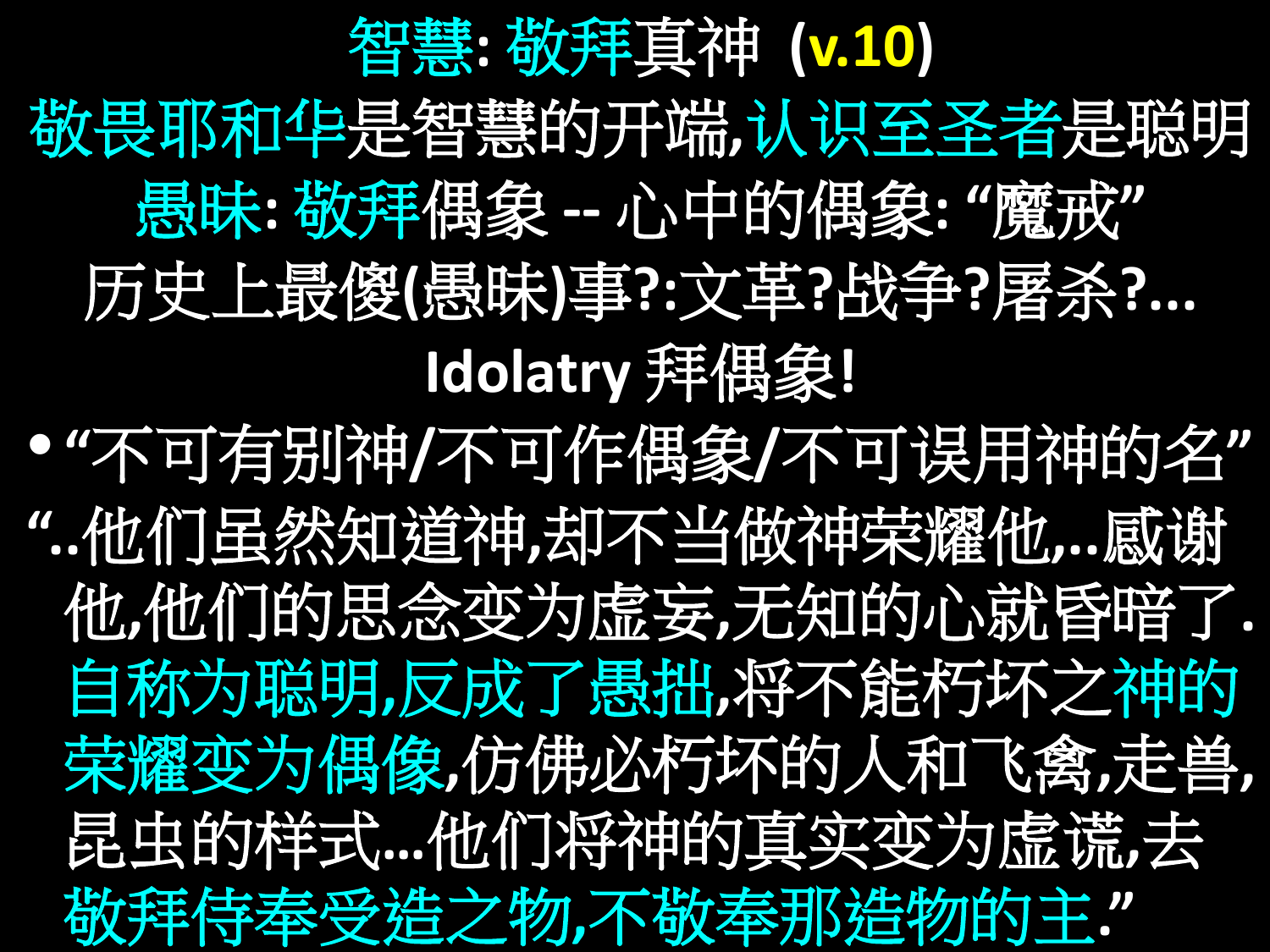历史上最傻**(**愚昧**)**事**? -- Idolatry** 拜偶象**!** 成为基督徒**:** 离弃愚昧**,** 走智慧路 **v.6 "**你们要舍弃愚蒙**,..**存活**,**走光明 **(**聪明**)**道**."** • **"..**你们是怎样离弃偶像归向神**,** 要服侍那又 真又活的神**,** 等候他儿子从天降临**, ..**从死里 复活的**,** 那位救我们脱离将来愤怒的耶稣**."** • **"**主虽然以艰难给你当饼**,**以困苦给你当水**,** 你的教师却不再隐藏**,**你眼必看见你的教师**.** 你或向左或向右**,**你必听见后边有声音说**: "** 这是正路**,**要行在其间**."**你雕刻偶像所包的 银子和铸造偶像所镀的金子**,**你要玷污**,**要抛 弃**,**好像污秽之物**,**对偶像说**: "**去吧**!" (**赛 **30)**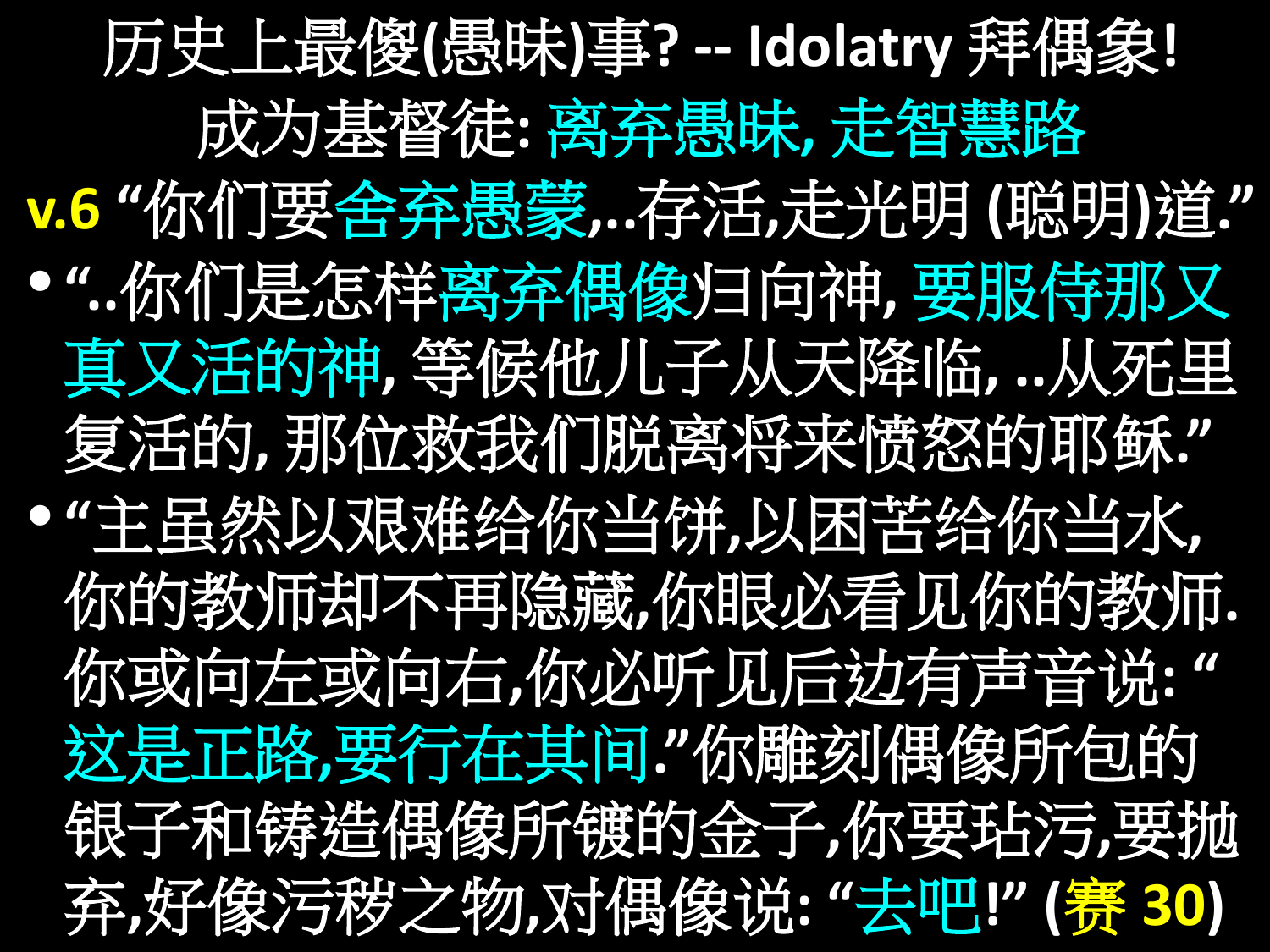**"**两封请帖**" (**箴 **9):** 智慧**(1-6) &** 愚昧 **(13-17)** 相似 **(1): "**高处**" (3, 14) &** 相似**(2)? 4** 说**:..**愚蒙人**,..**转到这里来**!**对无知人说**: 16** 说**:..**愚蒙人**,..**转到这里来**!**对无知人说**:** 相似**(2)**对象**:**愚蒙人**simple &**无知人**lack heart (immature/undecided/swing voter/**不知好歹**) "**你们要谨慎行事**,**不要像愚昧人**,**当像智慧人**.**  要爱惜光阴**,**因为现今的世代邪恶**.**不要做糊 涂人**,**要明白主的旨意如何**…**要被圣灵充满**."** 中国财主**:**痛苦婚姻**,**更新信主 教会失望**,**重回世界**;** 怕死怪神**:**创造却要人死**!**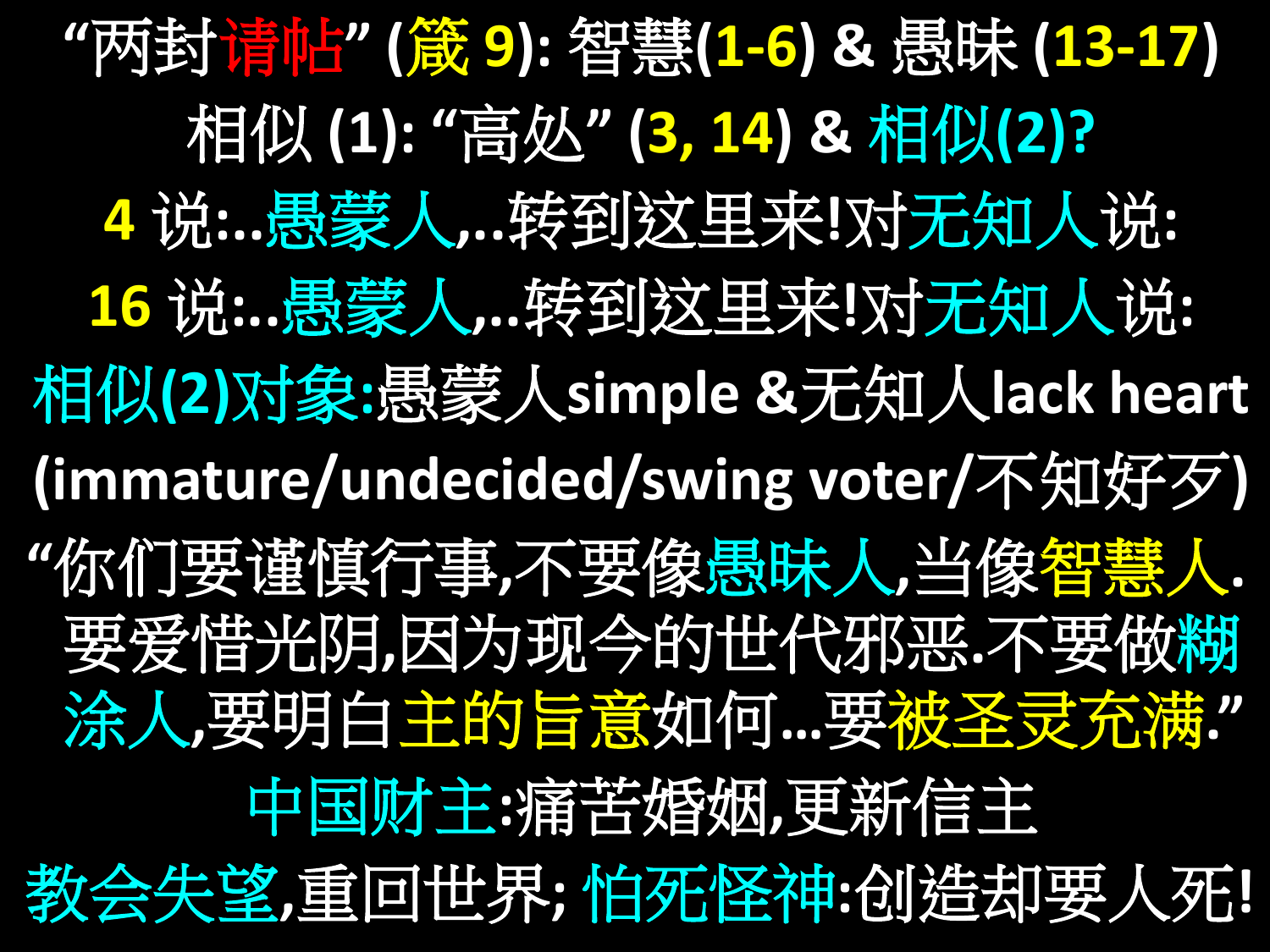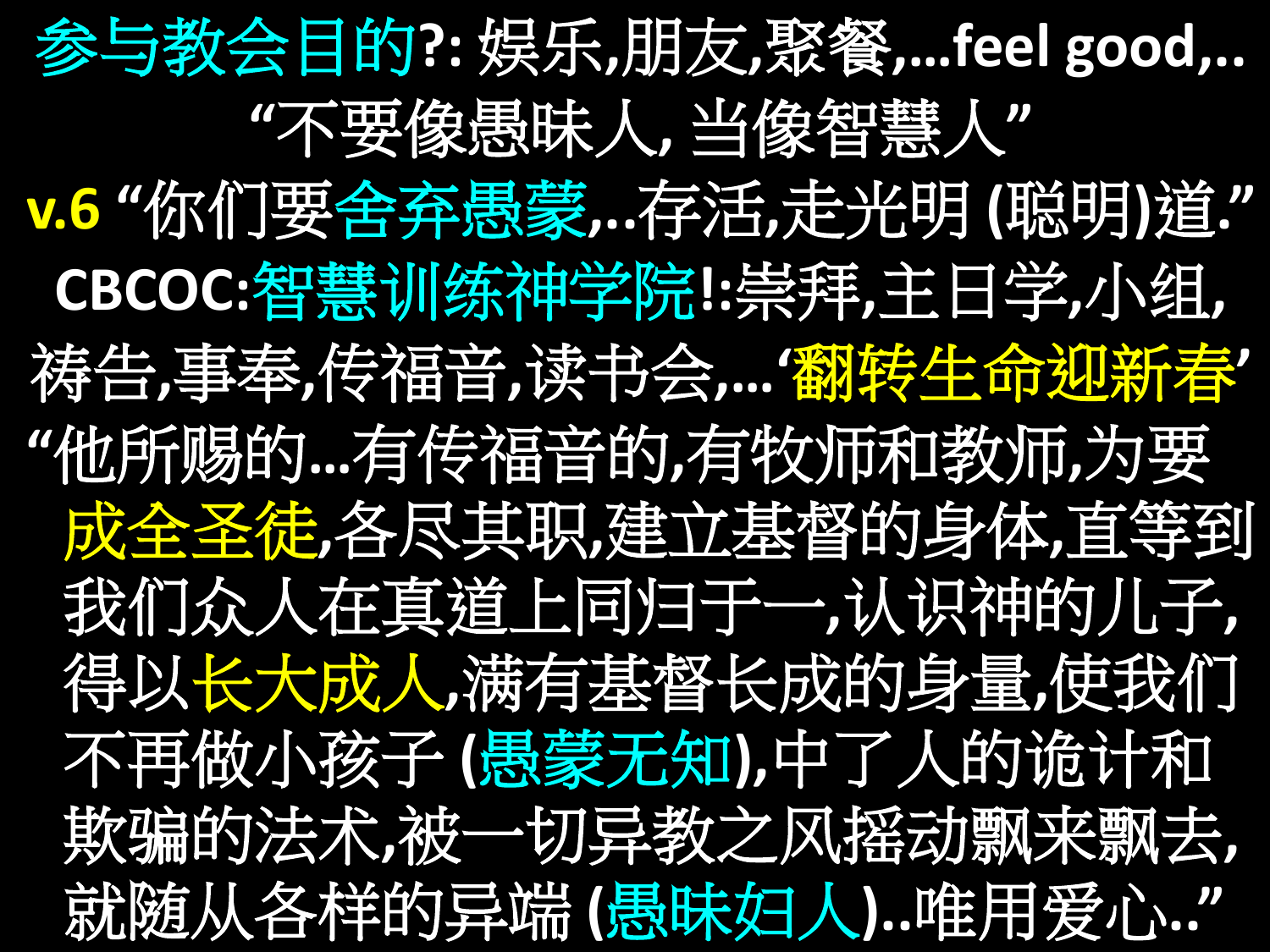**"**两封请帖**" (**箴 **9):** 智慧**(1-6) &** 愚昧 **(13-17)** 相似**:**高处**,**对象**/**相对**:**内容**-**大而化之**? fine-p.! 5-6**你们来**,**吃我的饼**,**喝我调和的酒**.**你们愚蒙 人要舍弃愚蒙**,**就得存活**,**并要走光明的道**.** •悔改相信**,** 翻转生命**:** 舍己十架**,** 门徒训练 •门可罗雀**:"**门是窄的**,**路是小的**,**找着的人少**" 17 "**偷来的水是甜的**,**暗吃的饼是好的**."** •随心所欲**,** 罪中之乐**:** 唯我独尊**,** 毫无约束 • **"..***Vegas***, stay in** *Vegas***, nobody knows …"** •门庭若市**:"**门是宽的**,**路是大的**,**进去的人多**"** 永生筵 **"**好甜筵**" (**鸿门筵**)!**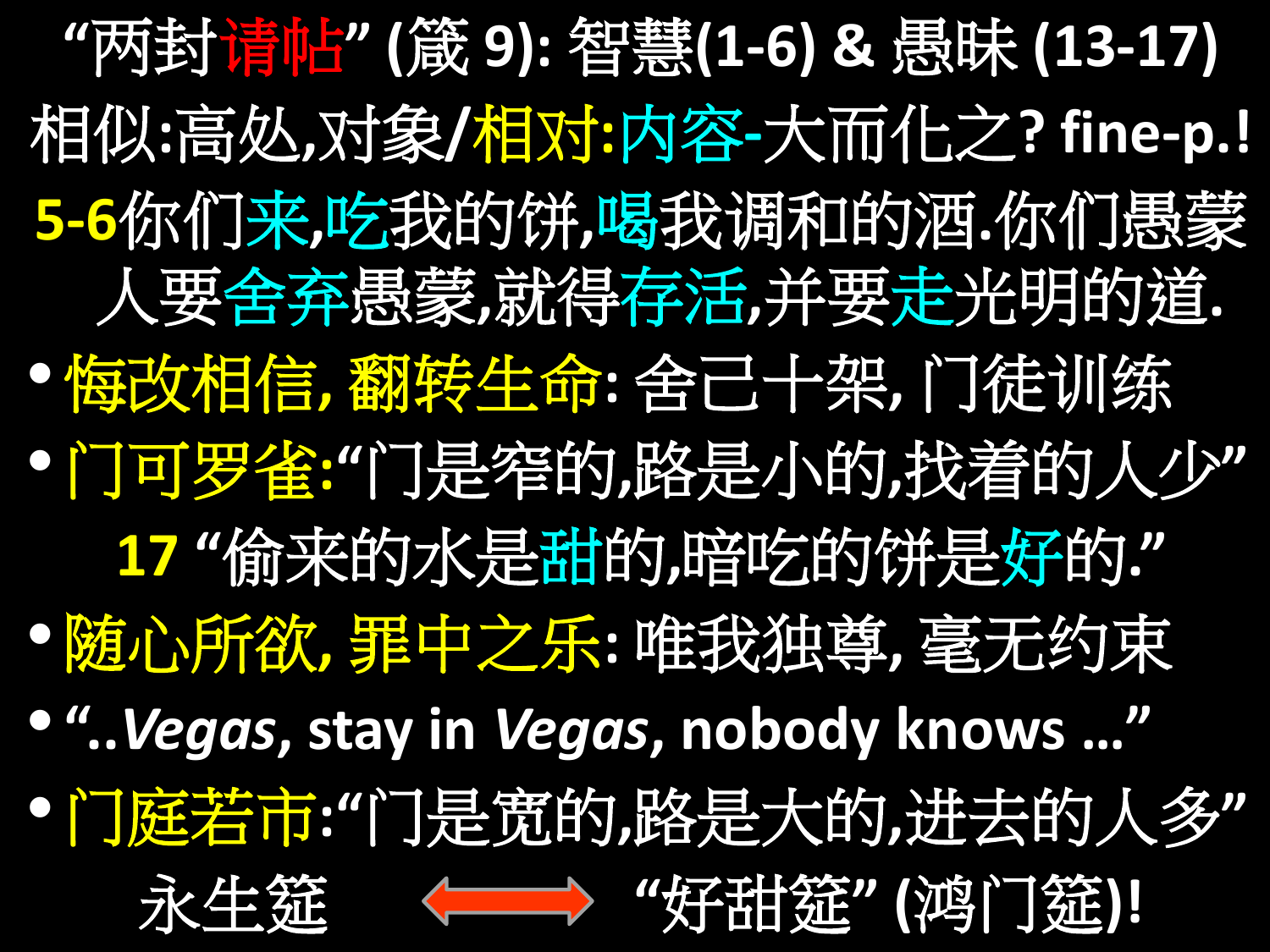愚昧妇人的派对 **(13-17): "**好甜筵**" (**鸿门筵**)! Surprise!** 大吃一惊**! (v. 18) "**却不知阴魂在她那里**,**她的客在阴间的深处**."** 坟场**,**乱葬坑**,**鬼屋**,**行尸**.."I see dead people!"** 来**11:25"**短暂的罪中之乐**"/**加**6:7 "**种瓜得瓜**;**  种豆得豆**!"/**罗**6:23** 罪**(**愚昧**)**的工价就是死**.** • **"**但各人被试探**,**乃是被自己的私欲牵引**,**诱 惑的**.**私欲既怀了胎**,**就生出罪来**;**罪既长成**,** 就生出死来**."**

箴 **2:18-19** 他的家陷入死地**,**他的路偏向阴间**.** 到他那里去的不得转回**,**也得不着生命的路**.**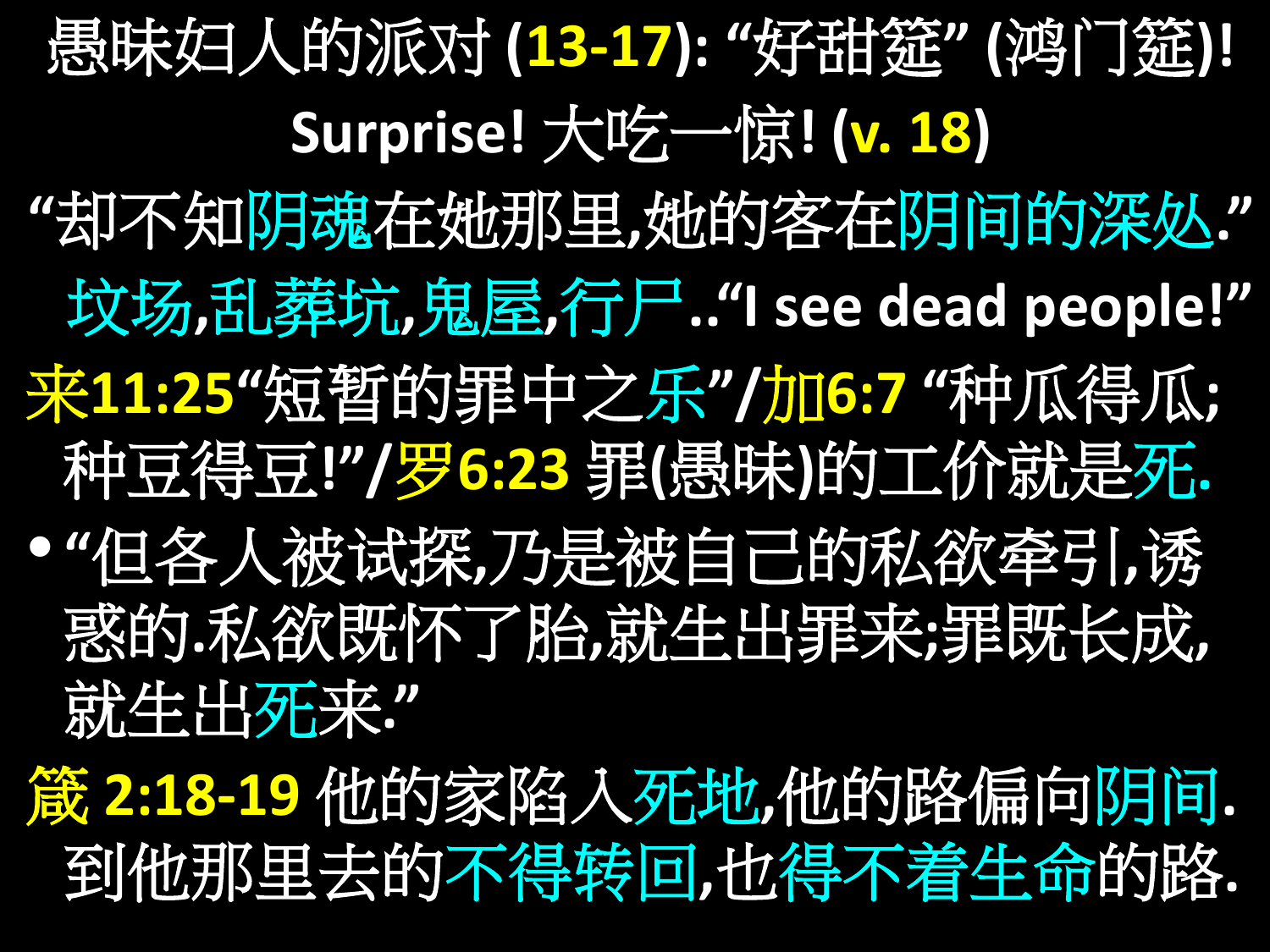愚昧妇人的派对 **(17-18): "**好甜筵**" (**鸿门筵**)! Tiger Woods' confession:** 赔了夫人又折兵**! "I knew my actions were wrong. But I convinced myself that normal rules didn't apply….I thought I could get away with whatever I wanted to. I felt that I had worked hard my entire life and deserved to enjoy all the temptations around me. I felt I was entitled. …"**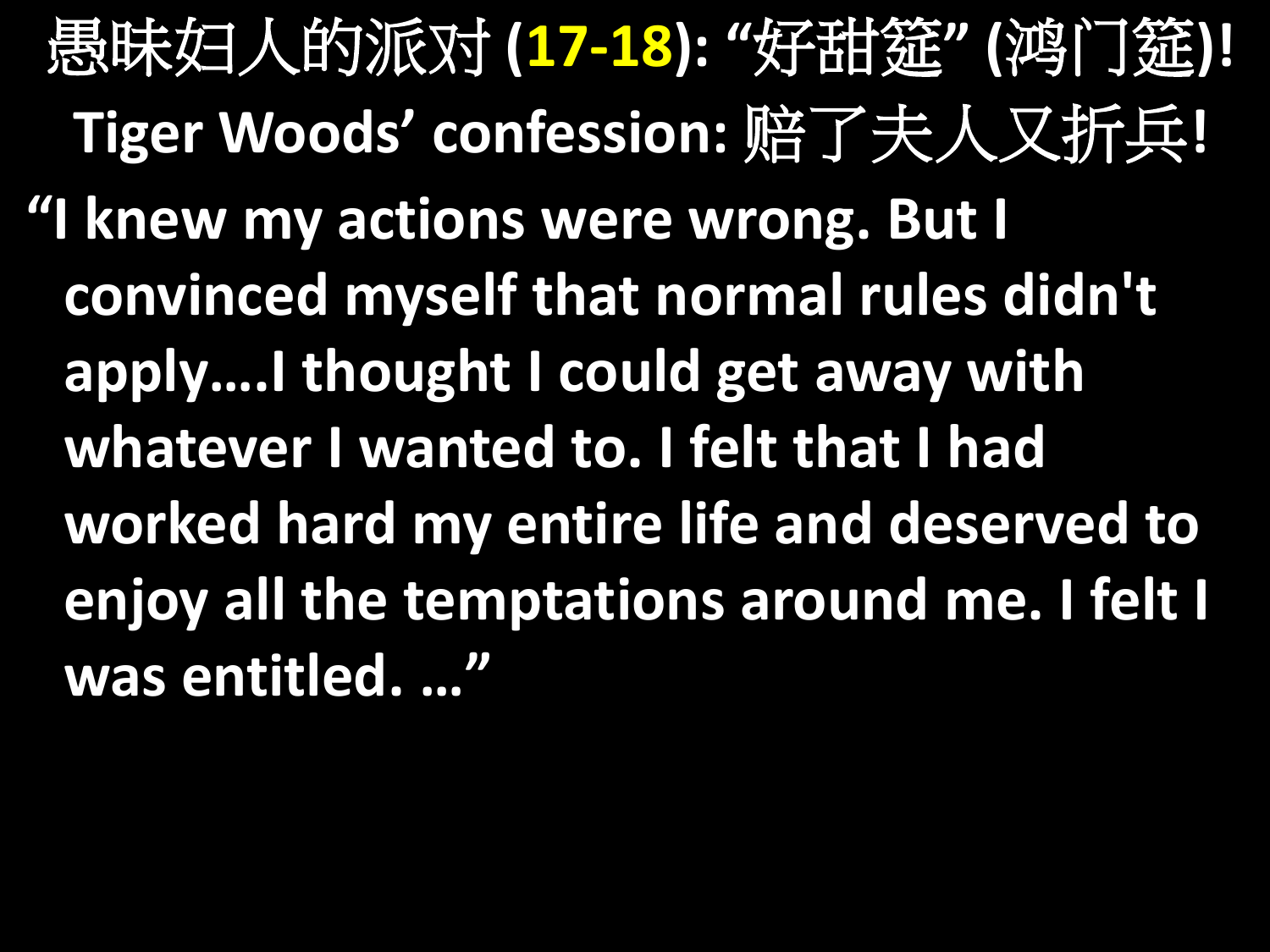愚昧妇人的派对 **(17-18): "**好甜筵**" (**鸿门筵**)! Tiger Woods' confession:** 赔了夫人又折兵**! "I was wrong. I was foolish.**我错了**;**我愚蠢**! I don't get to play by different rules. The same boundaries that apply to everyone apply to me.I brought this shame on myself**自取其辱**. "**你若亵慢**,** 就必独自担当**"** 

**"I hurt my wife, my kids, my mother, my wife's family, my friends, my foundation, and kids all around the world who admired me."**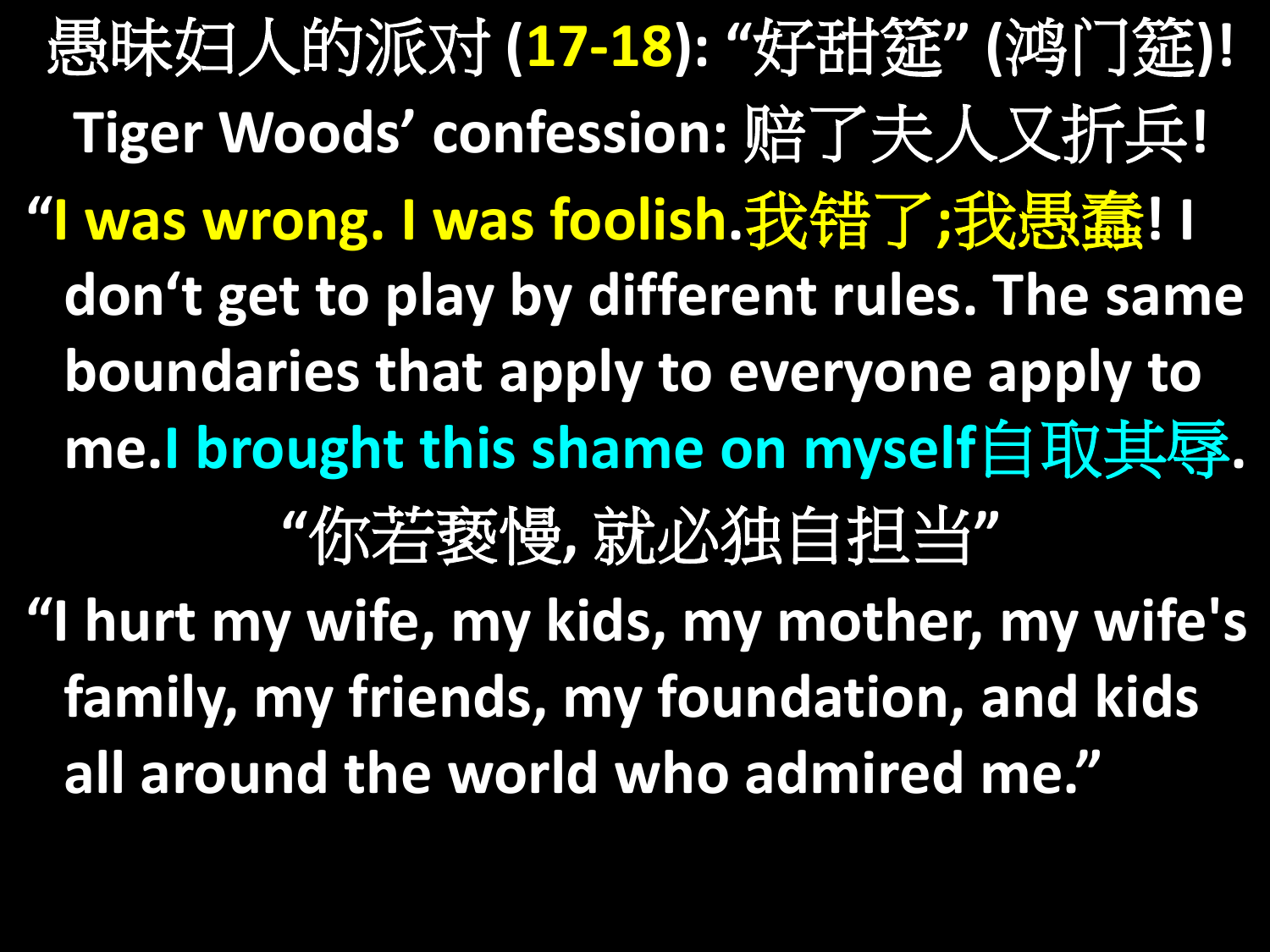愚昧妇人的派对 **(17-18): "**好甜筵**" (**鸿门筵**)! Tiger Woods' confession:** 赔了夫人又折兵**! "I once heard -- and I believe it is true -- it's not what you achieve in life that matters, it is what you overcome. Achievements on the golf course are only part of setting an example. Character and decency are what really count.** 

**"It is hard to admit that I need help. But I do**我 需要帮助**….But I've taken my first steps in the right direction…."**

愚昧妇人的口蜜腹剑**:** 我们都需要帮助**!**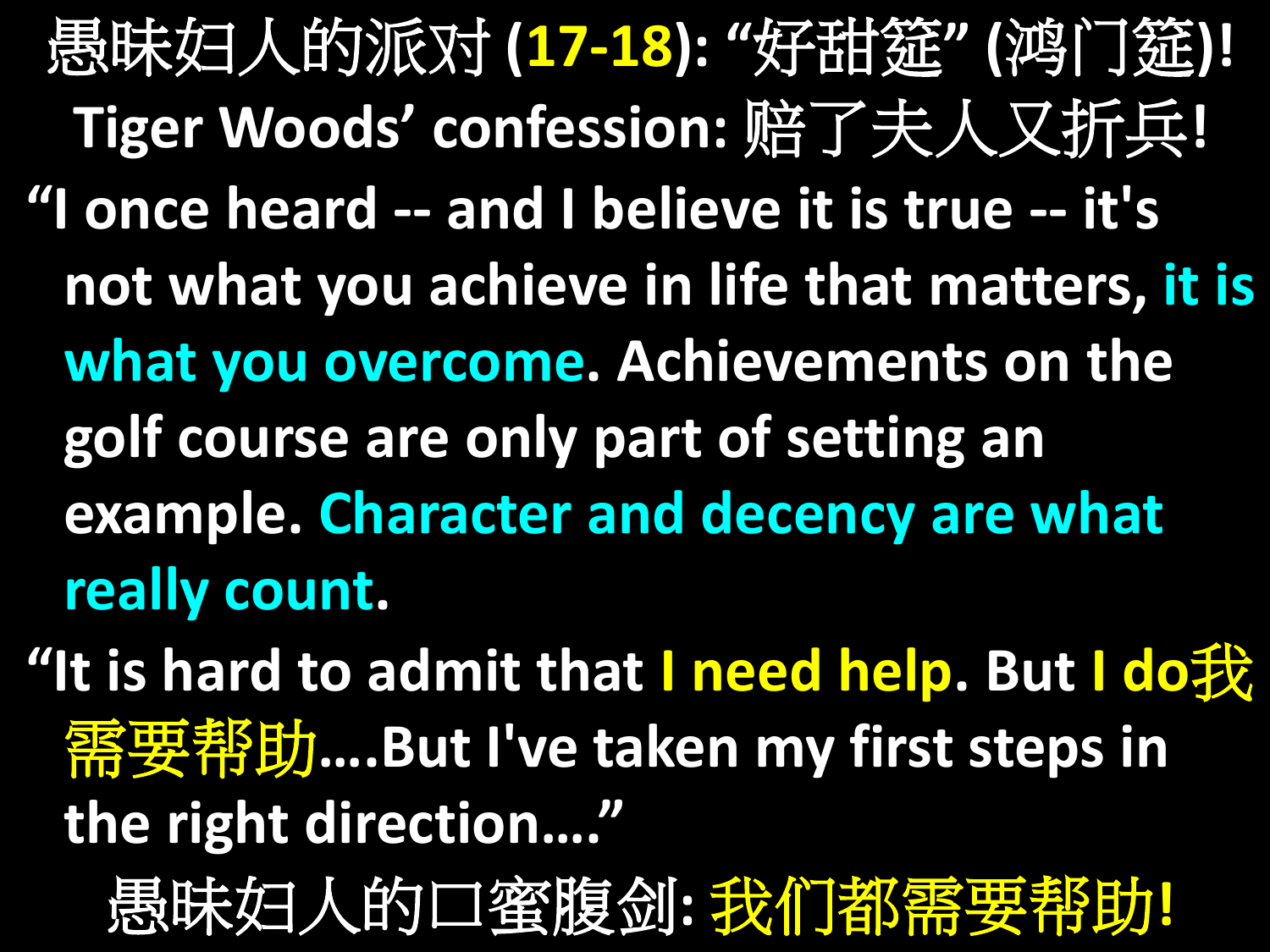愚昧妇人的口蜜腹剑**:** 我们都需要帮助**! "**因为立志为善由得我**,**只是行出来由不得我**.**  故此**,**我所愿意的善**,**我反不做**;**我所不愿意的 恶**,**我倒去做**!...** 我真是苦啊**!** 谁能救我脱离 这取死的身体呢**?" "**誰能救我脫離這死人之屋呢**? (v.18)" "**神是信实的**,…**在受试探的时候**,**总要给你们 开一条出路**,**叫你们能忍受得住**." "**儿女既同有血肉之体**,**他也照样**..**成了血肉之 体**,**特要借着死败坏那掌死权的**,**就是魔鬼**,**并 要释放那些一生因怕死而为奴仆的人**." "**感谢神**!**靠着我们的主耶稣基督就能脱离了**."**